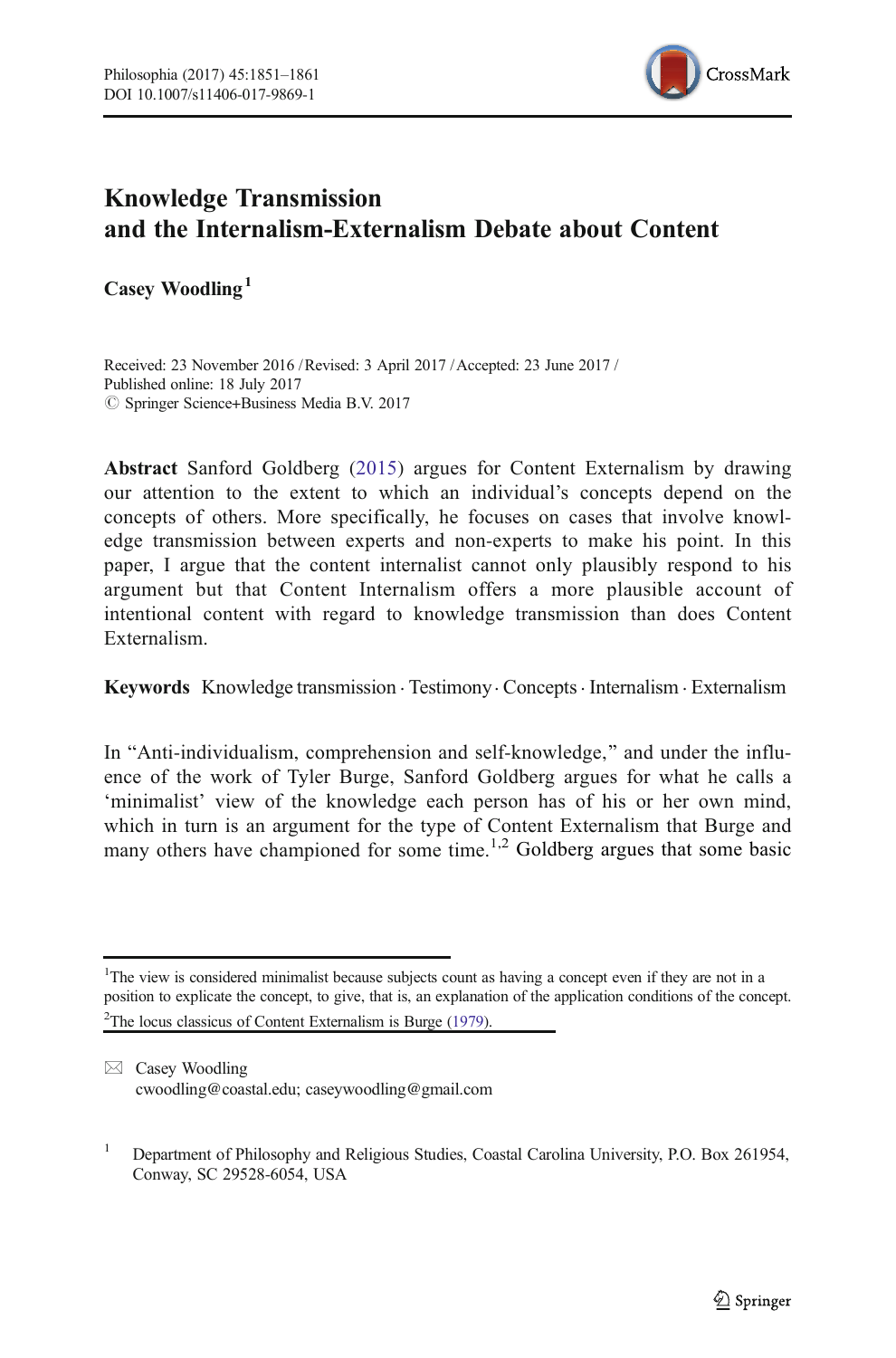facts about the phenomenon of knowledge transmission between experts and nonexperts motivate a dilemma for Content Internalism.<sup>3,4,5</sup> In this paper, I argue that the dilemma is overstated and a specific version of Content Internalism can embrace one of the horns of the dilemma with no negative consequences. Furthermore, I argue that regarding knowledge transmission between experts and non-experts, the specific version of Content Internalism I defend is more plausible than Content Externalism. Goldberg calls this specific version of Content Internalism the Hybrid View, because it combines internalism about intentional content with externalism about linguistic meaning. To be clear, intentional content is the content of mental states, and should be contrasted with semantic content or linguistic meaning, which is the content of linguistic expressions.

In section 1, I sketch the type of knowledge transmission that motivates Goldberg's dilemma argument, and lay out the four assumptions he says are plausible and should not be rejected. In section [2,](#page-2-0) I explain the dilemma as Goldberg sees it. In section [3,](#page-4-0) I explain how the Hybrid View, a form of Content Internalism, can respond to this dilemma. I also explain why the Hybrid View is more plausible than Content Externalism with regard to knowledge transmission. In section [4,](#page-9-0) I address a worry for the Hybrid View and end with a brief conclusion.

#### 1 The Four Assumptions about Knowledge Transmission

Here is one of the cases of knowledge transmission between expert and non-expert Goldberg offers.

NEOPHYTE STUDENT Henry is taking his first physics class, and so knows very little about electrons and is completely ignorant of the present state of theory regarding electrons. When Professor Ginsberg asserts, "Electrons are significantly smaller and less massive than nucleons," he accepts her say-so, and comes to express his belief using the very same form of

<sup>&</sup>lt;sup>3</sup> Content Externalism and Content Internalism disagree on whether intentional content depends entirely on the intrinsic properties of thinkers. The internalist says that it does while the externalist says it does not. These forms of externalism and internalism should not be confused with externalism and internalism about semantic content, the content of linguistic items. If one collapses these distinct theses, then the view I argue for in this paper will seem to be incoherent. The Hybrid View I defend combines internalism about intentional content with externalism about semantic content.

 $4$  Goldberg [\(2007\)](#page-10-0) makes a similar argument. I follow the streamlined version in (Goldberg [2015](#page-10-0)) in this paper.  $5$  It should be noted that Goldberg [\(2009\)](#page-10-0) makes a similar argument to the one discussed in this paper. Thi argument functions as a reductio of the following apparently internalist principle: "In order to understand a speech act, one must completely grasp each of the concepts that compose the content of the speech act" (585). The problem with this assumption according to Goldberg is that it cannot be squared with two other plausible assumptions in a way that preserves the fact that testimonial knowledge is reliable. The two other plausible assumptions are: we speak public languages *and* these public languages express concepts of which speakers have incomplete grasps. Since testimonial knowledge is transmitted by way of public languages, then the three assumptions above entail that subjects do not really understand the concepts that compose the content of what is transmitted in testimony. This is a serious problem, of course, and to solve it Goldberg suggests we reject the internalist assumption about complete grasp. I do not address this argument here, but it is worth noting that consideration of the Hybrid View could diffuse the reductio in (Goldberg [2009\)](#page-10-0) in the same way that I argue it diffuses his argument in (Goldberg [2015\)](#page-10-0).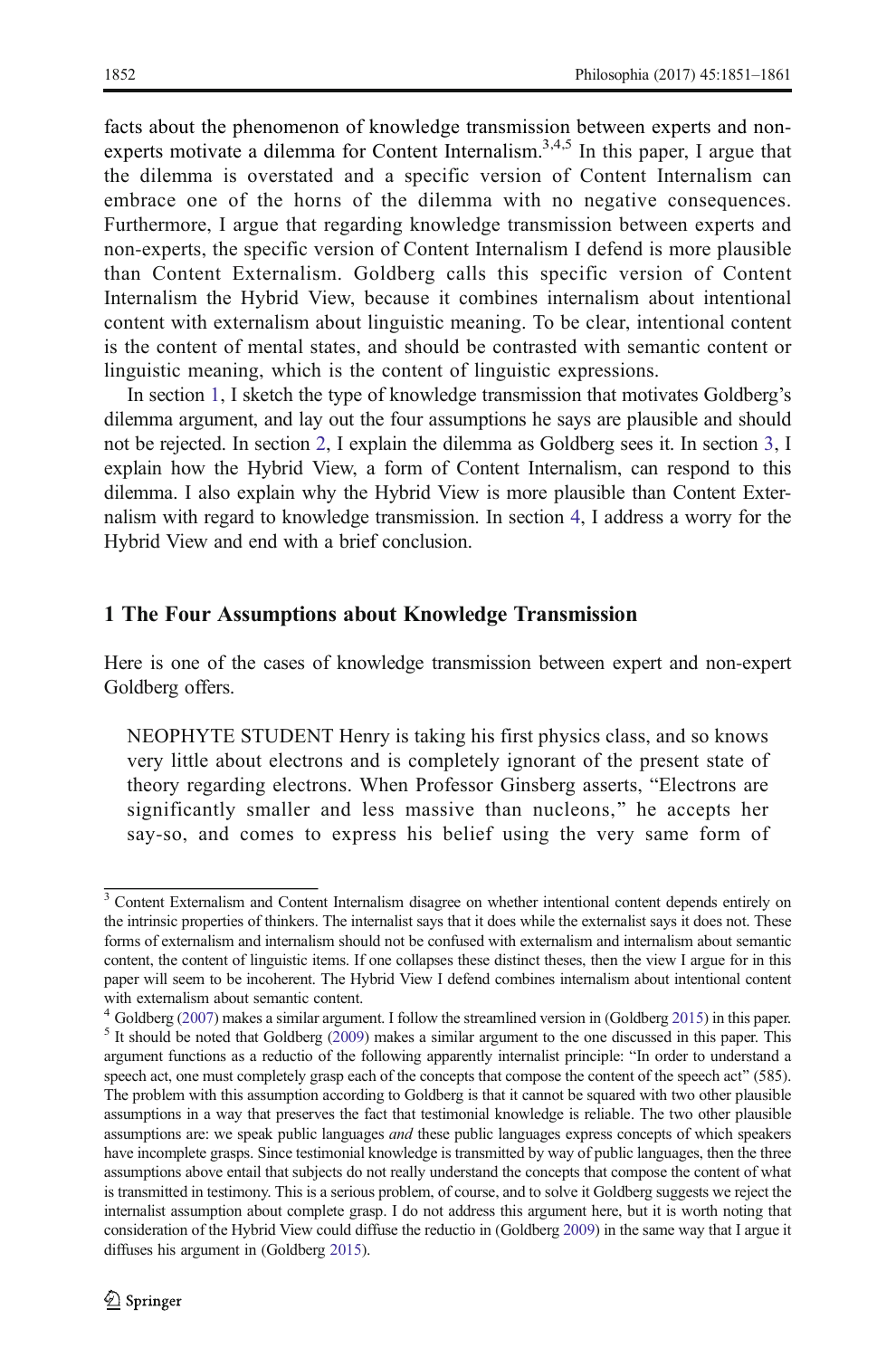<span id="page-2-0"></span>words. Verdict: Henry has come to know (through her say-so) that electrons are significantly smaller and less massive than nucleons, where the content of his knowledge is that electrons are significantly smaller and less massive than nucleons.

Goldberg says that knowledge is communicated in such cases, and that much seems undeniable. Reflecting on cases such as these reinforces four plausible assumptions that Goldberg lays out. They are as follows.

(Content Preservation or CP) In many central cases in which one acquires knowledge through accepting what another tells one, what one comes to know is the very knowledge expressed in the telling itself.

(Nature of our Understanding of others' speech acts or NU) For the central cases in which CP holds, what the hearer comes to know—the content of her knowledge—is what she understood the speaker to have asserted in the telling.

(Doxastic Diversity of Knowledge Communities or DDKC) There is a great diversity of belief among members of a single linguistic community.

(Comprehension in Doxastic Diversity or CDD) Even substantial doxastic diversity between speaker and hearer does not prevent the hearer's comprehension of the speaker's telling.

The assumptions seem to account for some basic facts of knowledge transmission between experts and non-experts. Surely there is great doxastic diversity in linguistic communities; the belief sets of members of linguistic communities vary widely. Even so, knowledge can be transmitted between such individuals, and such transmission happens by way of subjects grasping the content of what is told to them.

### 2 The Dilemma for Content Internalism

It seems undeniable that the neophyte student has an incomplete grasp of the intersubjective concept ELECTRON. If this concept is part of the proposition he knows when he knows that electrons are significantly smaller and less massive than nucleons, then he has a partial grasp of a concept that structures his own thought. This is related to the Burgean idea that a subject can possess a concept and yet not be in a position to fully explicate that concept.<sup>6</sup> Nevertheless, the student's intentional content is structured by an intersubjective concept that he only partially understands—a rather common occurrence if Content Externalism is

<sup>&</sup>lt;sup>6</sup> The idea here is that subjects can possess concepts without being in a position to spell out or explain the application conditions of those concepts.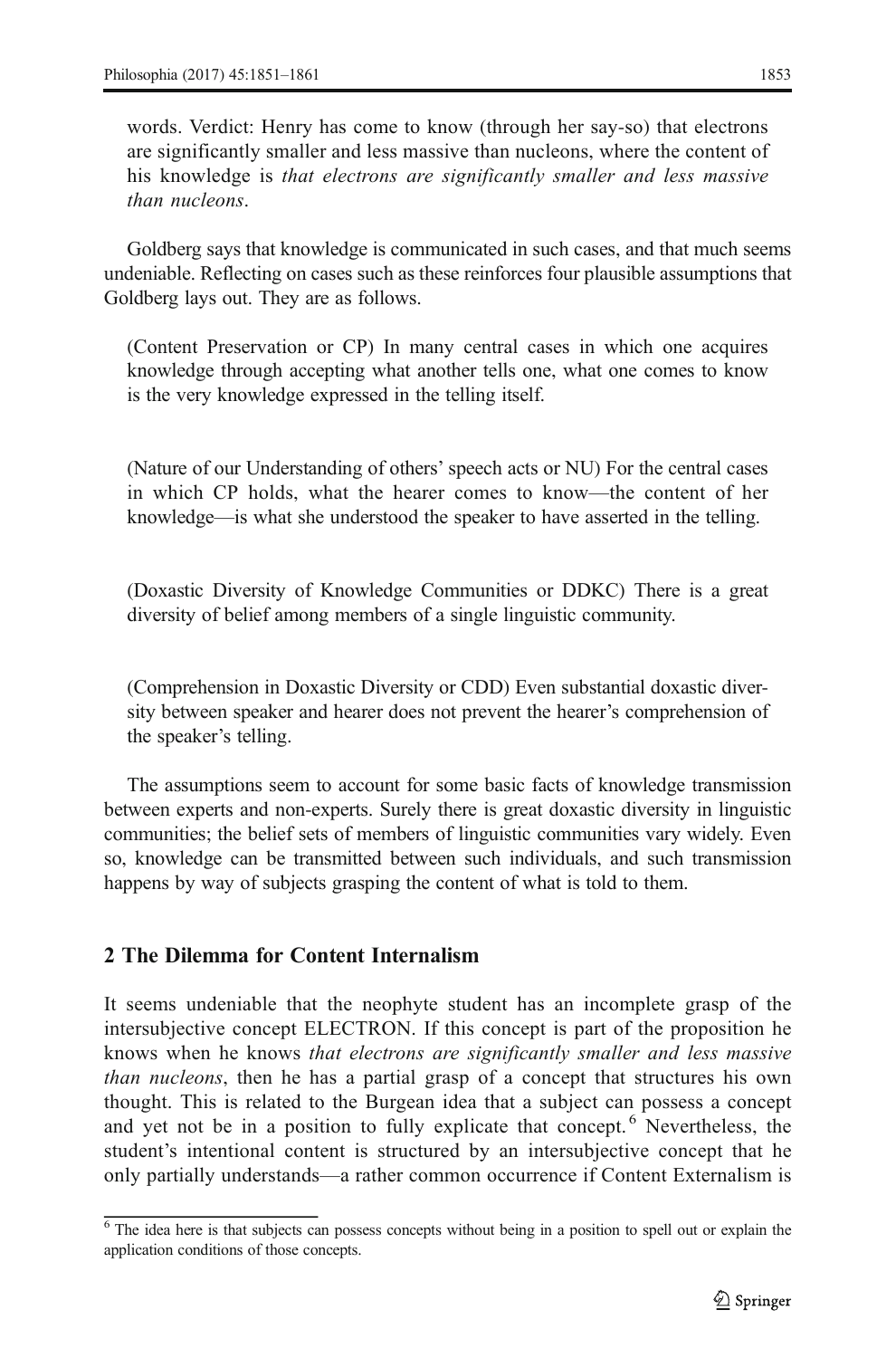true. At a minimum, an intersubjective concept is a concept that can be shared across individuals. The content externalist idea is that intersubjective concepts can be shared by subjects even when subjects have distinct beliefs about what the concepts concern. Sarah Sawyer ([forthcoming](#page-10-0)) sums this up well.

Content externalism is committed to a distinction between concepts and conceptions. Concepts are mental representations that are components of thought, and a conception is the collection of beliefs associated with a concept. So my concept of penguins is the mental representation PENGUIN, and my conception of penguins is of flightless birds who are mostly black and white, that can identify their mate by sound, that come in different varieties, and so on. The traditional arguments offered by Putnam and Burge show that a thinker can possess a concept even though her associated conception is vague or inaccurate.

It is easy to see that cases of incomplete grasp, cases where conceptions and concepts diverge, are rife; there are many idiosyncratic variation of a concept across subjects in terms of subjects' conceptions.<sup>7</sup>

One worry about the externalist understanding of concepts and conceptions as laid out above is that intersubjective concepts often fail to properly capture a subject's perspective on the world, as Burgean cases clearly bring out.<sup>8</sup> This fact motivates one version of Content Internalism; the internalist could argue that it is personal conceptions and not intersubjective concepts that constitute an individual's thought content, and leave intersubjective concepts out of the picture entirely. There are two other options according to Goldberg. An internalist can reject the idea of a public language, thereby apparently rejecting the idea of public or intersubjective concepts. There is also the Hybrid View that does not leave intersubjective concepts out of the picture, but combines internalist and externalist doctrines. It accepts that the speech acts of individuals express intersubjective concepts, but denies that these concepts are always the concepts that constitute the content of individual thoughts. In other words, it adopts Semantic Externalism but rejects Content Externalism. None of these paths of resistance, however, are plausible according to Goldberg because they all face the following dilemma.

- 1. Either a content internalist must reject that public language concepts figure into semantic and intentional content or reject that the semantic content of ascriptions of thoughts is the same as the intentional content of those thoughts.
- 2. If a content internalist must reject that public language concepts figure into semantic and intentional content, then the content internalist cannot explain how knowledge of the same proposition is passed from expert to non-expert.
- 3. If the content internalist rejects that the semantic content of ascriptions of thoughts is the same as the intentional content of those thoughts, then there will be problems in making sense of the extent to which our thoughts depend on others.

 $7$  I should note that my use of 'concept' in this paper is not in complete harmony with Sawyer's. According to my terminology, concepts are abstract whereas she seems to understand them as concrete mental representations.

<sup>&</sup>lt;sup>8</sup> See (Wikforss [2008](#page-10-0)) for more on this idea. She argues that the main problem for Content Externalism is that it fails to attribute to subjects concepts that they understand and therefore fails to capture properly their perspectives on the world.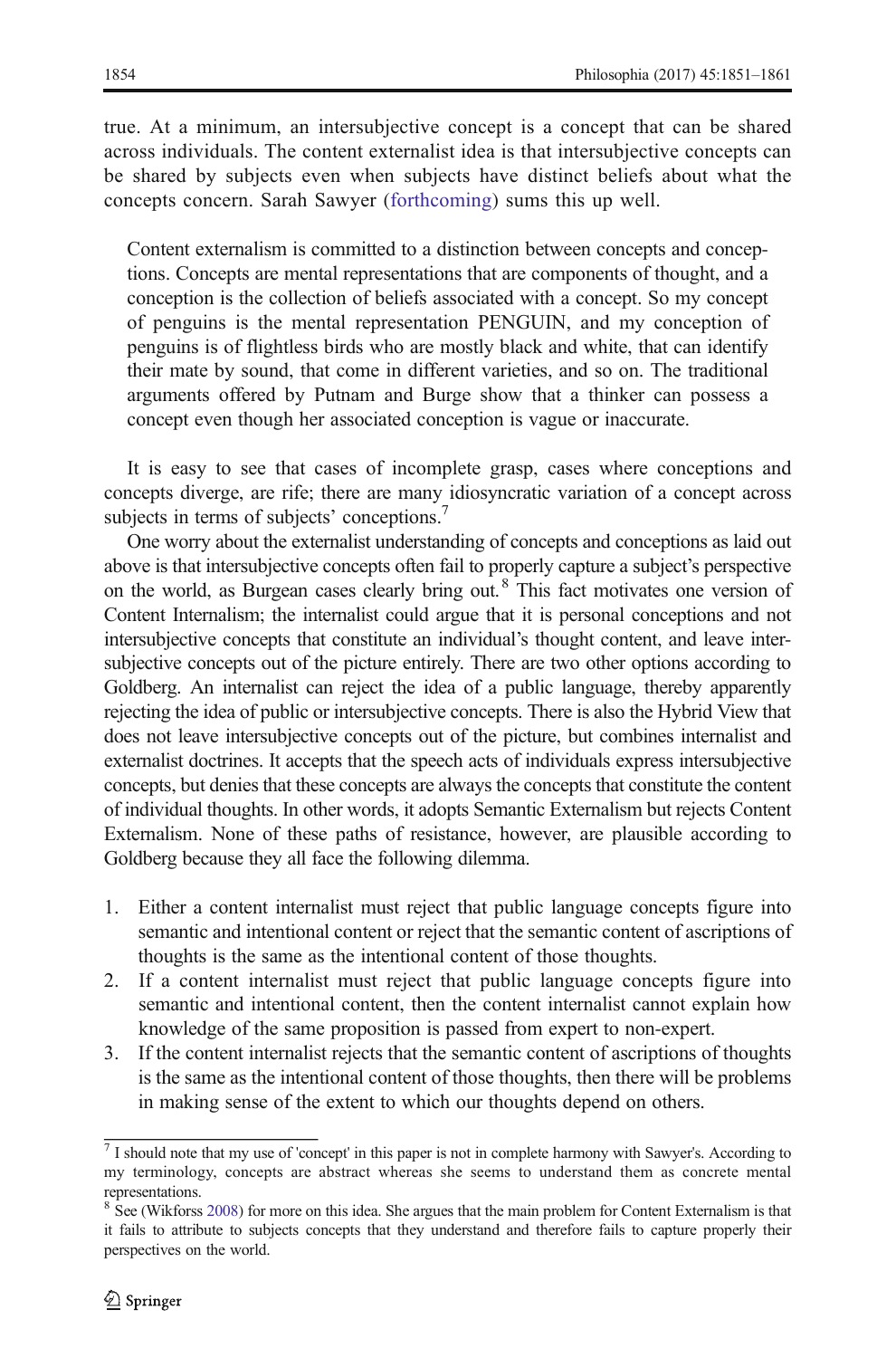<span id="page-4-0"></span>4. Either the content internalist cannot explain how knowledge of the same proposition is passed from expert to non-expert or the content internalist cannot make sense of the extent to which our thoughts depend on others.

The basic idea behind this argument is that the proposition that the expert teaches is the very same proposition that comes to be known by the non-expert. So, the relevant thoughts of the expert and non-expert are structured by the very same concepts. In the case of the non-expert, these are concepts that cannot be fully explicated—though the expert seems to be in position to do so. None of the three internalist options, Goldberg says, can account for the phenomenon of knowledge transmission from expert to nonexpert because they all reject the idea that the expert and non-expert possess the same concepts and thereby know the very same proposition.

#### 3 The Proper Individualist Response

Of the internalist options, the Hybrid View is the most promising. This view says that public or intersubjective concepts (or Fregean senses if you like) determine linguistic meaning. This is clearly a form of externalism about meaning; it is Semantic Externalism and not Content Externalism because it concerns only linguistic meaning and not intentional content. This externalism about linguistic meaning and public concepts can be combined with Content Internalism about intentional content, which holds that the content of thoughts is determined by personal or subjective conceptions of thinkers.<sup>9</sup> Goldberg thinks that this bifurcation of content, into semantic and intentional content, cannot properly account for the degree to which our thoughts depend on others. I think this is mistaken, and therefore think that premise 3 in the dilemma argument is false. To show this, I will discuss the Hybrid View's analysis of NEOPHYTE STUDENT and show that it has no difficulties in making sense of the phenomenon of knowledge transmission between expert and non-expert. Furthermore, I argue that it is superior to the content externalist analysis.

On the Hybrid View, when the professor asserts, "Electrons are significantly smaller and less massive than nucleons," her assertion has semantic content that is structured by the intersubjective concepts that the terms of the sentence express. One could think of the intersubjective concepts here as the linguistic meanings of the terms. On the Hybrid View, there is no guarantee that the public language or intersubjective concept associated with 'electron' or 'nucleon' will structure either the expert or the non-expert's thoughts. They will each have personal conceptions that they associate with 'electron'.<sup>10</sup> Though we would need more information about the professor's other beliefs about electrons, it is safe to assume, given the knowledge of electrons that is required to be a physics professor, that the professor's conception ELECTRON more or less matches up with the public concept ELECTRON. In the case of the student, there is obviously not a

<sup>&</sup>lt;sup>9</sup> I follow an established convention of using 'conceptions' to refer to personal concepts. See (Burge [1993\)](#page-10-0) and (Carey [2009](#page-10-0)) for examples. It is worth noting, also, that to match up to the standard definition of Content Internalism one would have to hold that personal conceptions supervene on just the intrinsic properties of thinkers.

<sup>&</sup>lt;sup>10</sup> Sawyer gives us a nice way to think about personal conceptions. As was noted earlier, such conceptions are constituted by the set of beliefs that a subject has about the referent of the concept.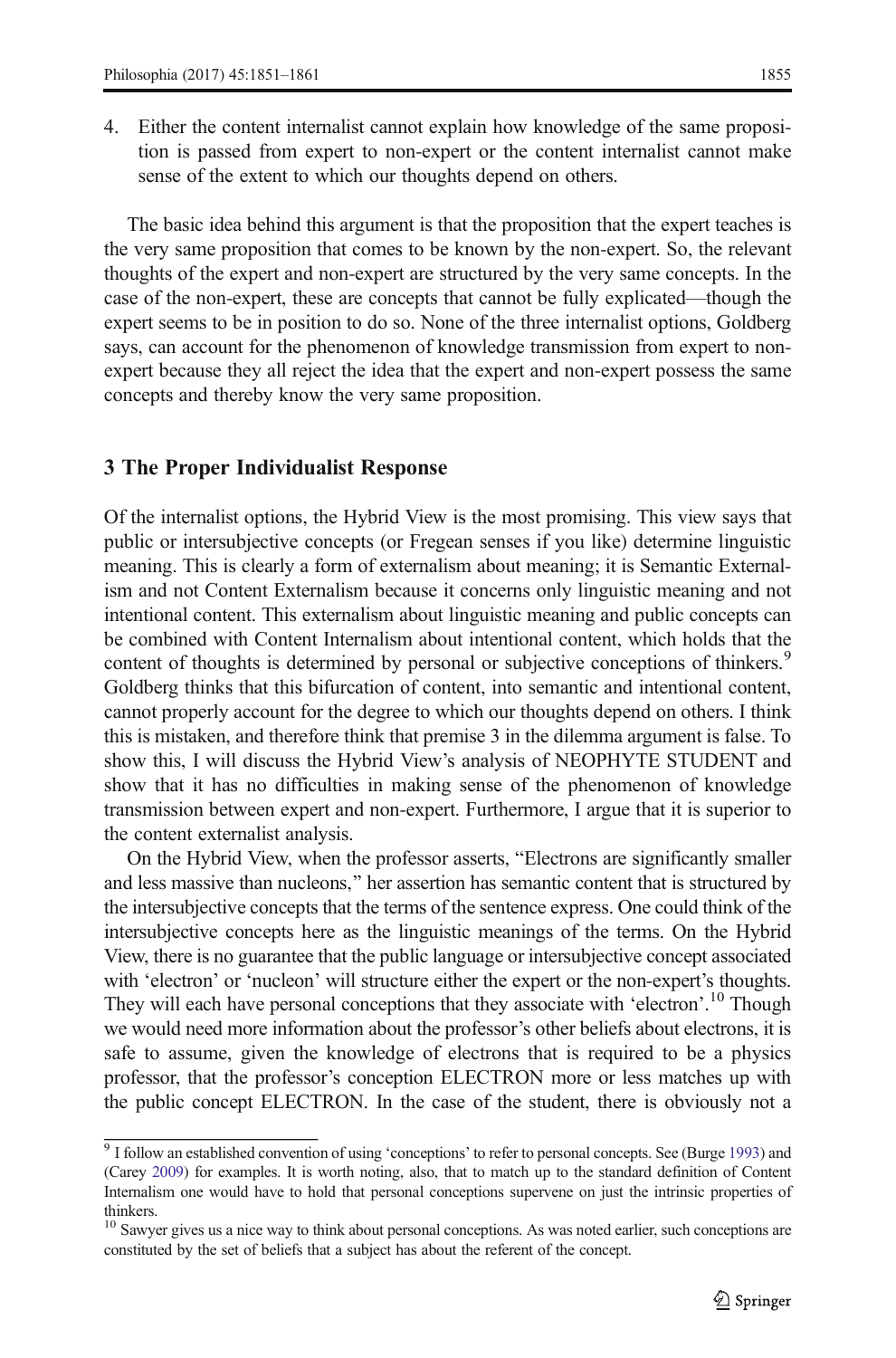perfect matching. His conception ELECTRON will be much more impoverished than the professor's. It will not be available for as many inferences in the mental economy of the student as it is in the mental economy of the professor, and the student's conception clearly contains much less information than the professor's conception ELECTRON.

The externalist may be ready to jump in and say that this is a coherent reading of the case, but not one in which the student and professor know the same proposition since their beliefs are structured by their own respective *personal* conceptions ELECTRON and not the public concept ELECTRON. However, I think this reaction is too quick and overlooks an option for the Hybrid View. There is a way to capture the idea that both beliefs are related to the same proposition. This way involves recognizing that the Hybrid View can be supported by a view about concepts that Margolis and Laurence [\(2007](#page-10-0)) dub the 'Mixed View' of concepts in their discussion of the ontology of concepts.11 The Mixed View holds that concepts exist as both abstracta and as mental particulars. Defenders of the Hybrid View ought to accept the Mixed View of Concepts, because doing so opens up a move for the Hybrid View. The intersubjective concept ELECTRON is an abstract object and the professor's conception ELECTRON and the student's conception ELECTRON are mental particulars. Likewise, the proposition expressed by "electrons are significantly smaller and less massive than nucleons" is an abstract object while the intentional content of the respective beliefs of the student and professor are mental particulars. So, the concrete particulars differ in terms of their content, but they are similar enough to be typed as instances of the same proposition just as the respective conceptions ELECTRON in the minds of the individual thinkers are similar enough to be typed by the same intersubjective concept ELECTRON. So, there is not a perfect matching of personal conceptions between expert and non-expert (or of particular intentional content of the respective beliefs), but this is how things should be given the differences that each particular conception ELECTRON plays in the respective mental economies of the thinkers. We can still say, though, that the intentional content of the beliefs are typed by the same abstract proposition since they are sufficiently similar.<sup>12</sup> So, there is a very real sense in which they are related to the very same proposition by having particular contents in their heads that are typed by the selfsame proposition.<sup>13</sup>

Having combined the Hybrid View with the Mixed View of Concepts we can see that the Hybrid View can not only accommodate Goldberg's four assumptions, but that it is a more plausible view than Content Externalism in light of how it handles the four assumptions taken together. It is important to understand that I am not arguing that the Hybrid View is superior on each individual count. It may be that Content Externalism

<sup>&</sup>lt;sup>11</sup> This option is not properly considered in either (Goldberg [2015](#page-10-0)) or (Goldberg [2007](#page-10-0)).<br><sup>12</sup> There are options open here about what makes it the case that two conceptions are typed by the same concept and also what makes it the case that the intentional content of two particular beliefs are typed by the same abstract proposition. One could say for example that two conceptions are typed by the same abstract concept just in case they meet the same list of necessary and sufficient conditions, and extrapolate this for intentional content and propositions since these will be composed of personal conceptions and intersubjective concepts respectively. One could go with something looser and more Wittgensteinian and say that two personal conceptions fall under the same intersubjective concept just in case they bear a family resemblance to each other. I favor the family resemblance view, but someone who endorses the Hybrid View seems free to choose either option here.

<sup>&</sup>lt;sup>13</sup> Sutton [\(2004\)](#page-10-0) explores a similar idea, where abstracta are thought of as types and mental particulars are thought of as tokens that fall under these types.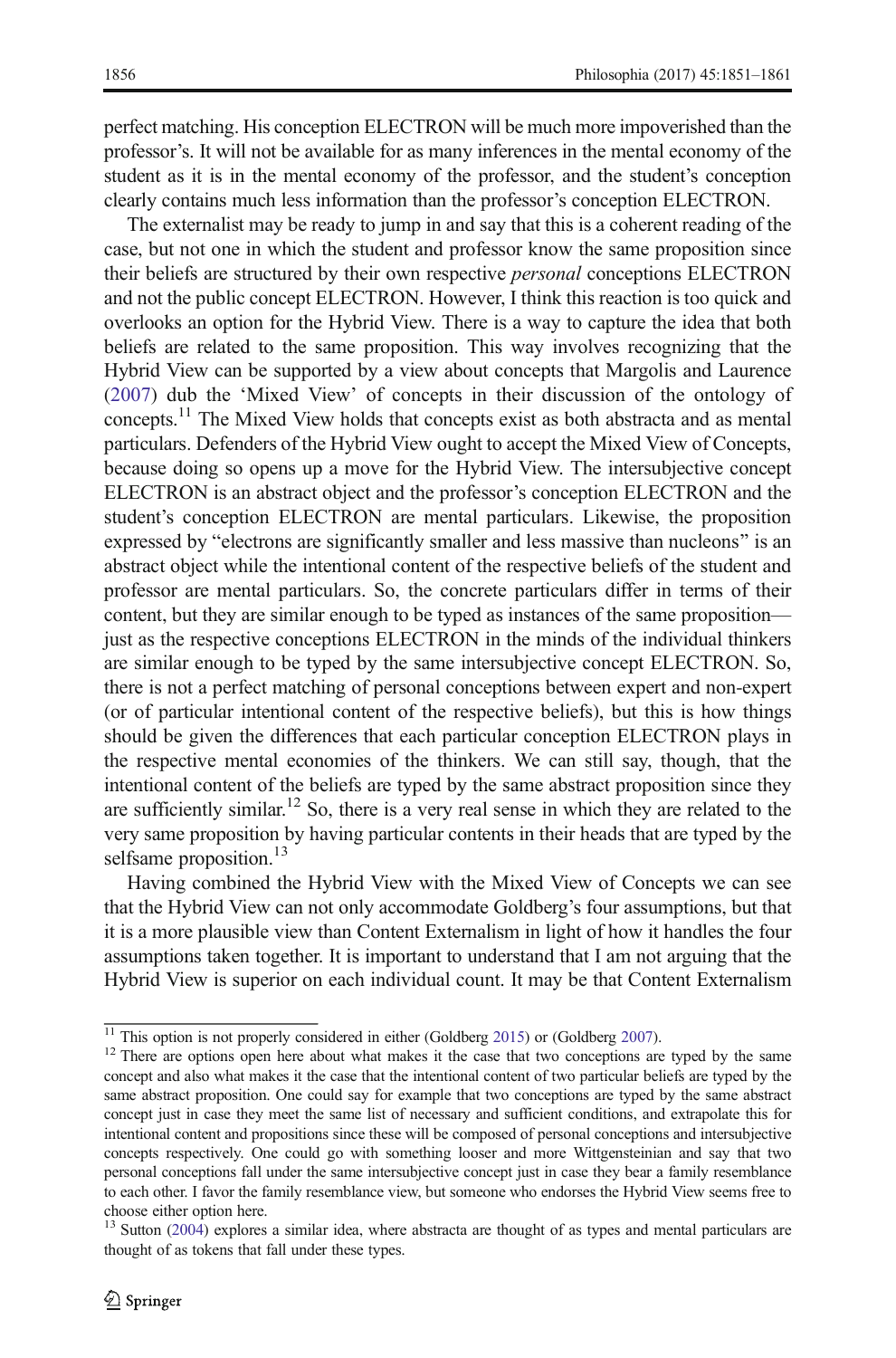has a more plausible analysis relative to one of these assumptions (CP for example).<sup>14</sup> My point is something weaker: the Hybrid View is the account that does the best job of satisfying all four assumptions when they are considered together. Let us consider CP first.

(Content Preservation or CP) In many central cases in which one acquires knowledge through accepting what another tells one, what one comes to know is the very knowledge expressed in the telling itself.

According to the Hybrid View, knowledge of a proposition is transmitted in cases like the electron one, but the explanation for this is not as simple as the content externalist explanation. According to the content externalist, it is the very same proposition that is known by each individual; each individual's mind grasps the same abstract proposition. On the Hybrid View, each individual mind has particular intentional contents that are typed by abstract propositions. As long as the intentional contents are typed by the same proposition, then that is enough to capture the truth of CP. On the Hybrid View, the beliefs may differ in the electron case in terms of detail, but they are similar enough to count as being typed by the abstract proposition that electrons are significantly smaller and less massive than nucleons.

While the externalist account is definitely more direct and perhaps "cleaner" here in terms of its explanation, we can see some virtues of the Hybrid View on this point. After all, there is a very real sense in which the respective thinking about electrons is different, and it seems obvious that the professor's conception ELECTRON is distinct from the student's conception ELECTRON. There is a sense, of course, in which they are similar, too. The Hybrid View allows us to capture both of these senses. The Hybrid View says that the particular conceptions fall under the same abstract concept, which captures how they are at the same time distinct and similar. There are two distinct mental particulars. Even though the professor's conception is much richer, they are similar enough to fall under the same abstract concept. Goldberg, Burge, Sawyer and other externalists say that they possess the very same concept—though one of them grasps it incompletely. It must be admitted that this is another way to capture the idea that the conceptions are both the same and different. It is the selfsame concept that structures their thoughts, but the individuals do not understand the concept to the same degree. This option has a cost, though, as it means that subjects possess concepts that they incompletely understand. <sup>15</sup> The Hybrid View satisfies our sense that the concepts are both similar and distinct without attributing to subjects concepts they incompletely understand. The content externalist analysis may be able to capture our

<sup>&</sup>lt;sup>14</sup> I don't mean to suggest that content internalists are committed to these assumptions. It may even be that we have good reason to seriously qualify them or modify them. For instance, Kenyon [\(2013\)](#page-10-0) has argued that many examples in the philosophical literature about testimony are oversimplified and lend credence to the idea that justification for knowledge based on testimony is non-inferential. This appearance of non-inferential justification could make CP seem more plausible; if testimonial knowledge is direct, then it seems more likely that the very selfsame proposition is transmitted in testimonial knowledge. Goldberg [\(2009](#page-10-0)) offers a lengthier defense of CP, largely related to the reliability of knowledge based on testimony. In short, if testimonial knowledge is reliable, then it must be the same proposition that is transmitted. Of course, the truth of CP is likely a complicated affair, and I don't enter into a discussion about its truth here. My approach is to grant the assumptions and show how Content Internalism bolstered by the Hybrid View can satisfy them better than Content Externalism.

<sup>&</sup>lt;sup>15</sup> As noted earlier, Wikforss [\(2008\)](#page-10-0) thoroughly discusses this problem.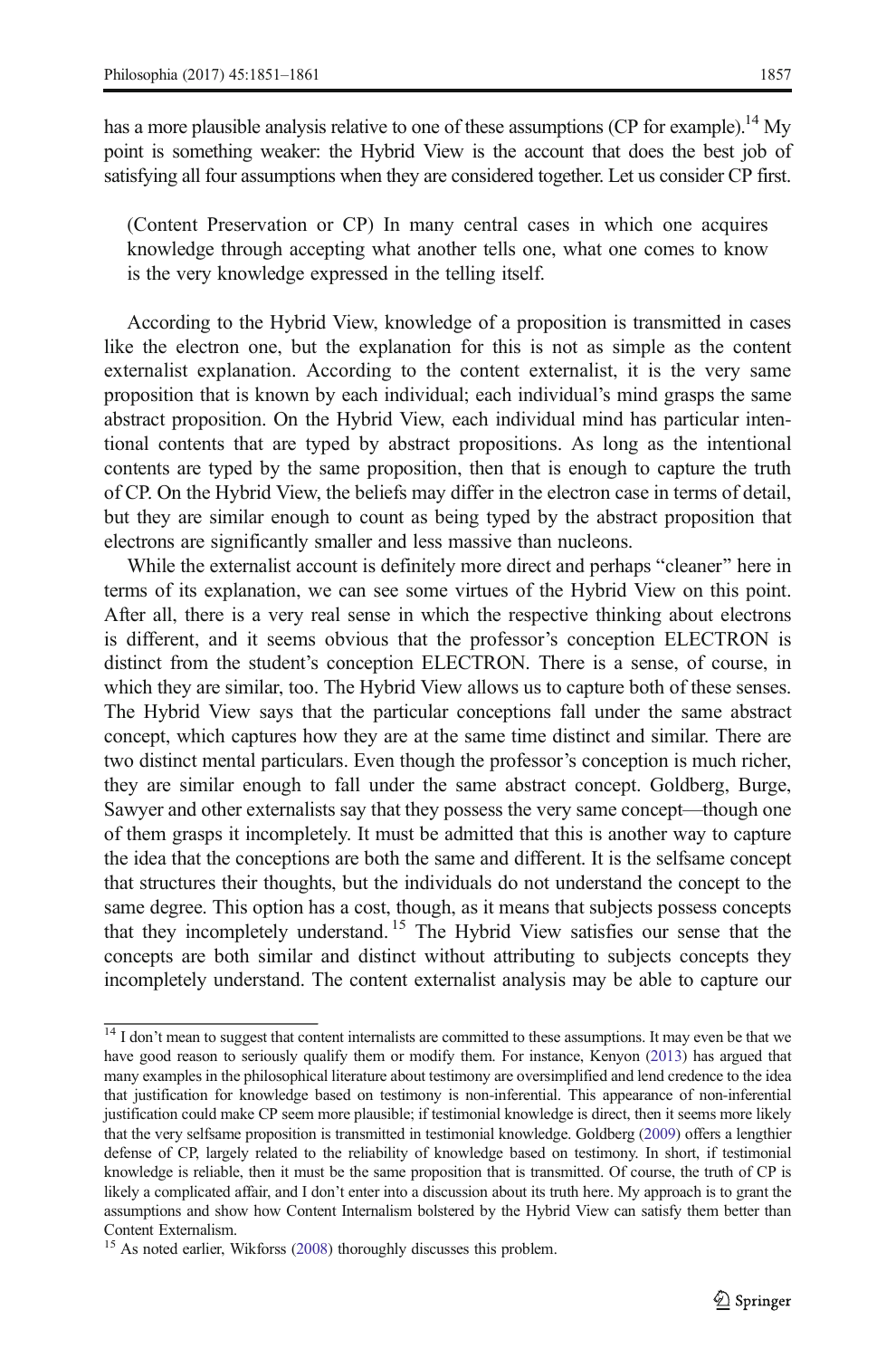sense that there is something both similar and distinct in the respective graspings of the public concept, but it cannot also attribute to each subject a concept that he or she completely understands. To sum up: while the content externalist explanation for CP is simpler than the explanation of the Hybrid View, it fails to attribute to subjects concepts that they completely understand. For the Hybrid View, the explanation for how the subjects come to be related to the selfsame proposition is a bit more complex, but it has the important virtue of attributing to subjects conceptions that they completely understand. Let us turn our attention to the next assumption, NU.

(Nature of our Understanding of others' speech acts or NU) For the central cases in which CP holds, what the hearer comes to know—the content of her knowledge—is what she understood the speaker to have asserted in the telling.

The Hybrid View can account for NU as well. As I have been suggesting, the student has a certain understanding of electrons and thus has a certain personal conception ELECTRON. This conception is not the same as the professor's conception ELEC-TRON.16 The student's understanding of the public concept ELECTRON is clearly not perfect. But one would not expect it to be. So, the student does not come to form the very same belief as the professor because of her impoverished understanding of electrons. This seems a more natural read, though, than the externalist one. Since Goldberg says that the selfsame proposition is the direct object of knowledge in each case, he must say that the hearer understands the concept that is conveyed in the same way that the expert does, for if what is understood is different, then by NU, what is known is different. This seems implausible, for the non-expert does not understand the assertion in the same way as the expert who makes the utterance. The Hybrid View allows for this divergence in understanding, and therefore for a divergence in the belief that becomes knowledge in the case of the expert and non-expert. Of course, the Hybrid View can also say that these beliefs are similar as their respective intentional contents are typed by the same abstract proposition.

The Hybrid View has no problem squaring with DDKC.

(Doxastic Diversity of Knowledge Communities or DDKC) There is a great diversity of belief among members of a single linguistic community.

In fact, there is more diversity on the Hybrid View than on Content Externalism. Take the belief that electrons are significantly smaller and less massive than nucleons. On the Hybrid View there are many versions of this belief, as there will be subtle variations in the many individual conceptions of electrons and nucleons, so there will be fine gradations among the tokens of this belief type. On the externalist view, the belief is always the same as it is structured by the very same concept ELECTRON in

<sup>16</sup> It is worth noting that the Hybrid View doesn't entail that the expert and non-expert conceptions must be distinct. It is possible that the two personal conceptions are exactly identical in terms of content. It will just be rare given that experts generally have so much more information about than non-experts in a given domain and thus have informationally richer concepts.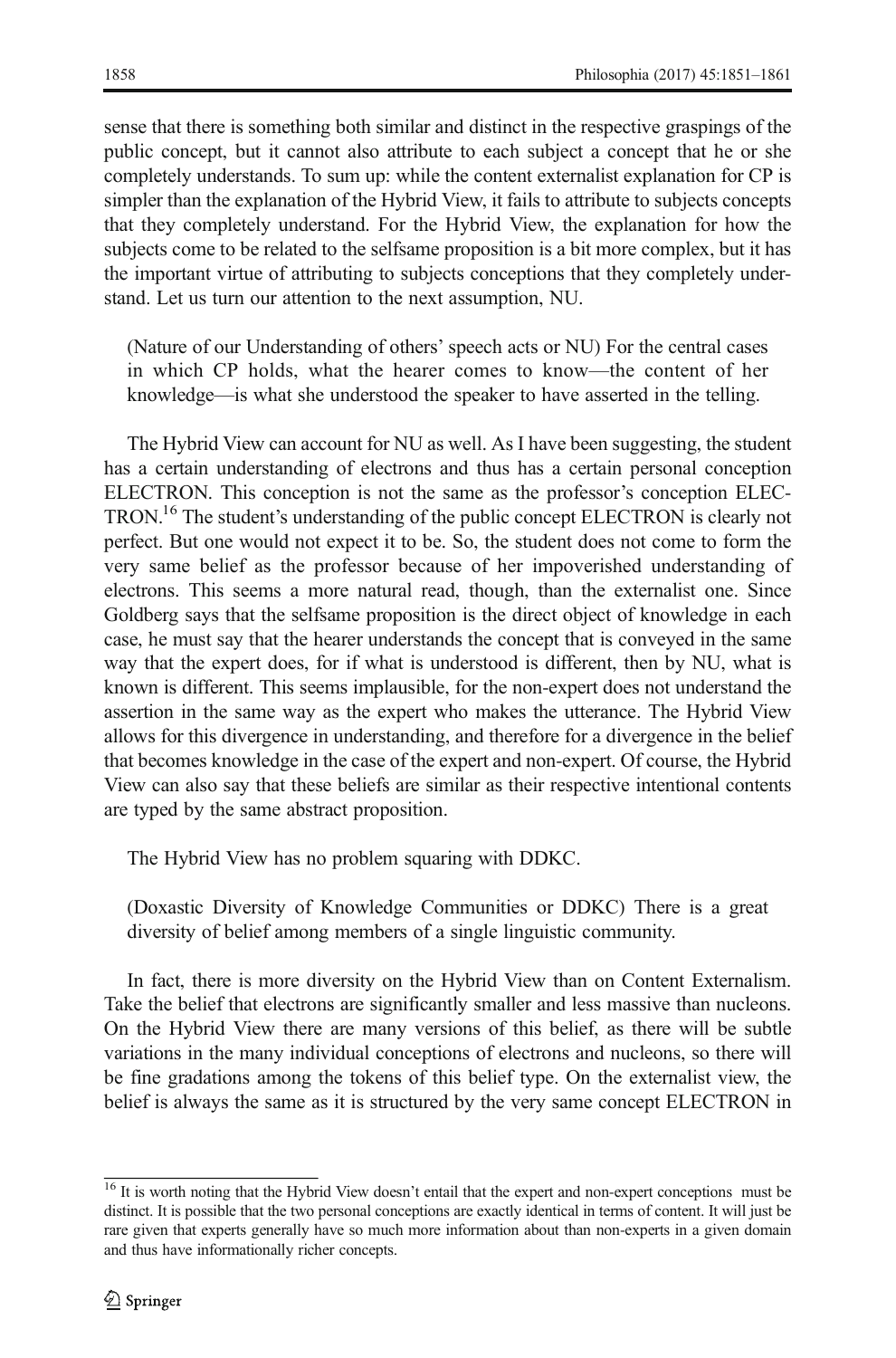the case of every individual. So, the Hybrid View seems to offer a better account of DDKC than Content Externalism.

One might see the Hybrid View as vulnerable with regard to CDD.

(Comprehension in Doxastic Diversity or CDD) Even substantial doxastic diversity between speaker and hearer does not prevent the hearer's comprehension of the speaker's telling.

Once we allow for individuals to have their own token conceptions that fall under a certain concept type, then we fully capture the subjective point of view but we seem to give up on the possibility that subjects are genuinely communicating with the same concept. Here it must be admitted that no view can guarantee that there is perfect comprehension between speaker and hearer. On the Hybrid View, communication is possible because there is commonality between the conceptions deployed in conversation. There is no guarantee of course that individuals will completely understand each other, though often times the token conceptions are similar enough to ensure that there is enough or adequate comprehension.<sup>17</sup> On Goldberg's view, since one subject can incompletely grasp a concept that constitutes his or her intentional content while another can completely grasp that same concept, we also lose the guarantee that subjects always have the same level of understanding of the concept that structures some thought being communicated; there will still be communication, of course, as long as both subjects have enough of a grasp on the relevant intersubjective concepts. So, each view admits that something is often lost in passing information from expert to non-expert.

The Hybrid View, then, not only accommodates all of these assumptions properly understood, but it does so in a way that is superior to Content Externalism; in short, it allows for the sense in which subjects share the same intersubjective concept and also provides for idiosyncratic variation at the individual level. CP and NU require that subjects in some sense have thoughts structured by the same concept. If one were measuring Content Externalism and the Hybrid View against these two principles only, then Content Externalism would arguably win. If one were to measure the views against just DDKC and CDD, then the Hybrid View would arguably win given its allowance that individuals can think with their own idiosyncratic conceptions, that is, their own personal versions of intersubjective concepts. Measured against all four principles, the Hybrid View is more plausible in the end. The basic reason is that it can account for the sense in which concepts are shared as demanded by CP and NU. By contrast, Content Externalism cannot account for the sense of diversity of belief that is required by DDKC and CDD. Additionally, Content Externalism implausibly attributes to subjects concepts that they do not fully understand, and, importantly, it fails to capture the sense in which the concepts that structure the thoughts of experts and nonexperts in knowledge transmission are in a very real sense distinct.

 $17$  Goldberg [\(2007\)](#page-10-0) argues that a cost of the Hybrid View is that it cannot properly account for communication. This argument fails to consider the possibility that the Hybrid View can be combined with the Mixed View of Concepts. Such a combination allows subjects to be communicating with the same intersubjective concept type by having personal conceptions (which may diverge slightly) that fall under the same intersubjective concept type.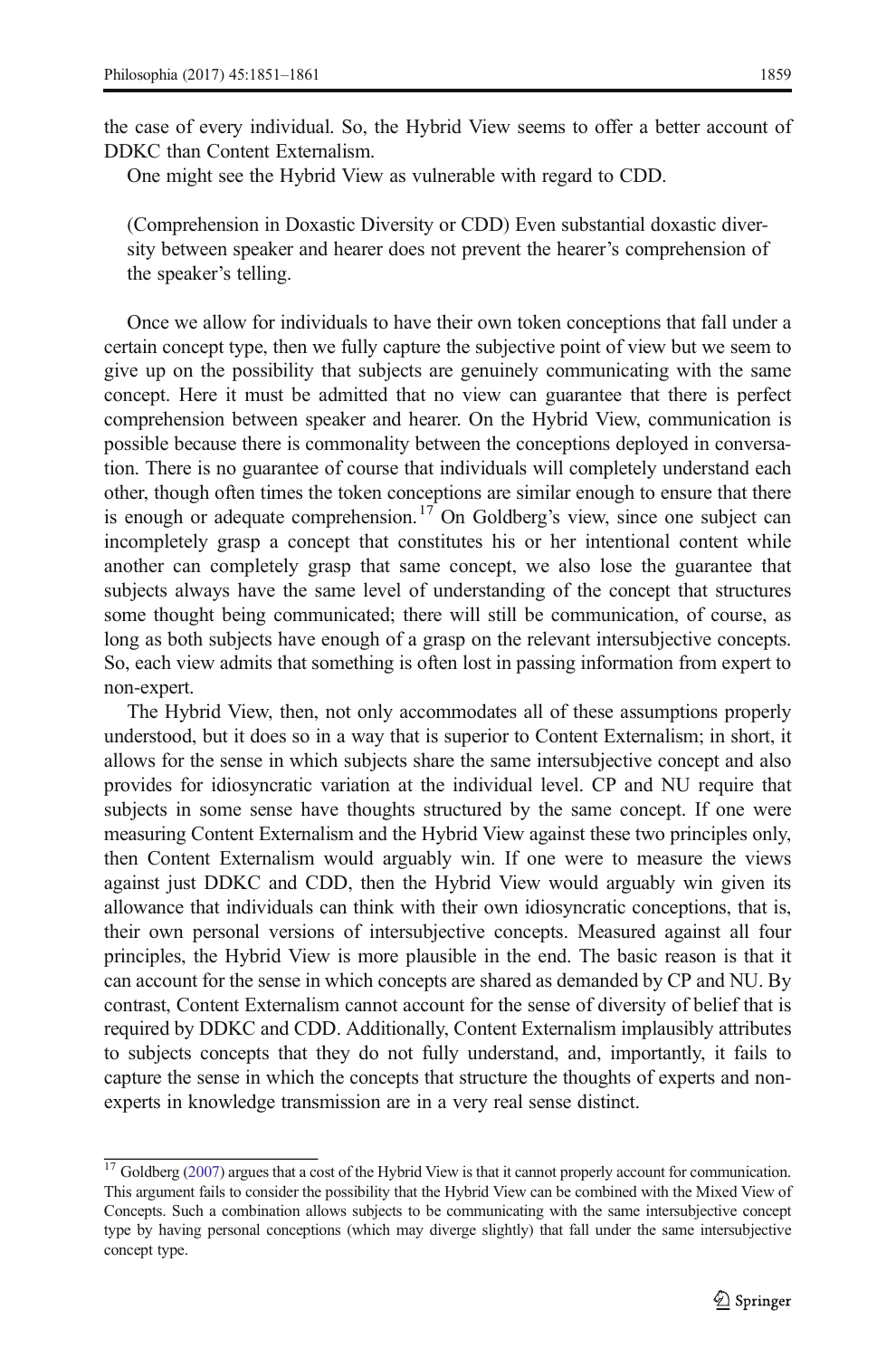## <span id="page-9-0"></span>4 Conclusion

I want to close by saying a bit more about the idea of personal conceptions as tokens of concepts as intersubjective types, because this distinction is absolutely crucial to the Hybrid View. Some may find the proffered account incomplete, as I have not stated precisely what makes a personal conception as mental particular fall under an intersubjective concept as abstracta. What makes it the case that my personal conception TIGER and your personal conception TIGER both fall under the intersubjective concept TIGER? As indicted earlier, this is a difficult question that I want to leave relatively open as it turns on some general issues regarding the nature of conceptual analysis. Some theorists may hold that the many particular conceptions of tigers fall under the intersubjective concept TIGER in virtue of meeting some necessary and sufficient conditions. Others may hold that individual conceptions of tigers fall under the intersubjective concept TIGER in virtue of sharing a type of family resemblance that eludes any precise analysis of a concept into necessary and sufficient conditions. I favor the family resemblance account, but I think that defenders of the Hybrid View can disagree about the general question of whether abstract concepts have precise analyses. The main point for the purposes of this paper is that the Hybrid View that Goldberg describes can be supplemented with and supported by the Mixed View of Concepts to resist the dilemma that Goldberg argues faces the content internalist. Not only can it resist the dilemma, but it can also provide a more adequate account of the various features or facts of knowledge transmission between experts and non-experts than Content Externalism when all four assumptions are taken together.

One might be worried that the Hybrid View has trouble with error cases where a non-expert has an erroneous personal conception of an item under discussion. Let us use Burge's original example to make this point. If I believe that arthritis can occur in the muscles, and my doctor tells me that medication X helps with arthritis, then it is questionable whether or not we both have knowledge of the proposition that medication X helps with arthritis given the divergence between our respective personal conceptions. Such cases surely occur and it seems that the proper thing to say is simply that there are failures of knowledge transmission that result from non-experts having an impoverished or erroneous conception of some of the items under discussion. In the case of the respective conceptions associated with 'arthritis' (mine and the doctor's), it seems that they are too divergent for true knowledge transmission without further conceptual correction. The location of arthritis is crucial for its proper conception, so subjects who take arthritis to occur only on the scalp or in the feet or in the muscles simply do not have the proper personal conception for knowledge transmission based on expert testimony. So, these sorts of error cases pose no special problem for the content internalist in this debate.

I have not explored all of the types of content internalist responses because I find the Hybrid View to be the most plausible content internalist response. In the end, the Hybrid View not only has the resources to respond to Goldberg's argument, but it also has the machinery to provide a sophisticated account of all the basic facts that need to be explained regarding the common occurrence of knowledge being transmitted between experts and non-experts on the basis of testimony.